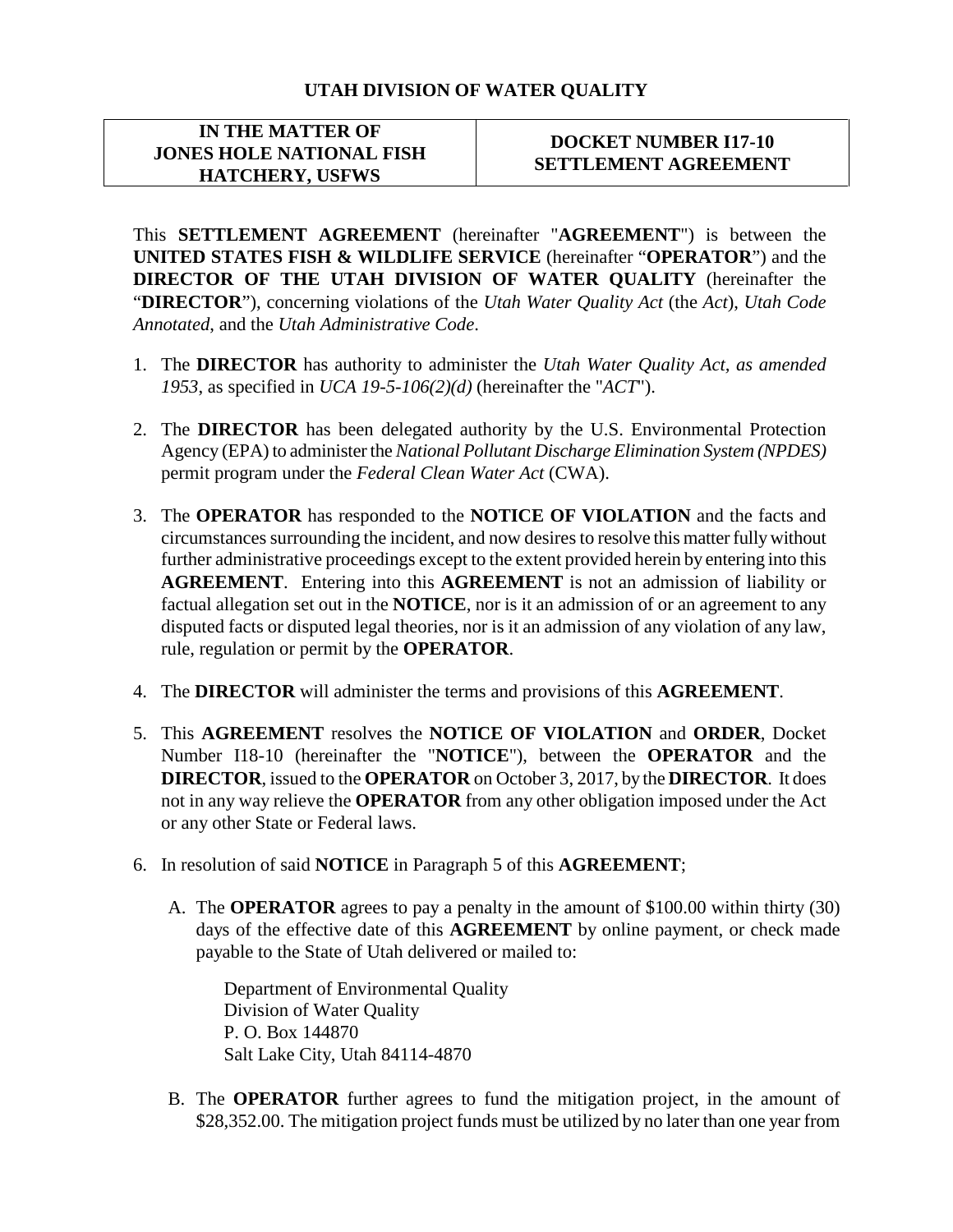the effective date of this **AGREEMENT**.

The **OPERATOR** must submit within ninety (90) days of the effective date of this **AGREEMENT** for **DIRECTOR** approval, a project implementation plan for each project that includes a detailed description of the mitigation project, a cost breakdown showing how the funds will be used, and a plan for implementation of the project, which shall include a time frame for implementation and completion of the project and submission of final document(s) indicating completion of the project. The implementation plan should also include a funding schedule which specifies who receives the mitigation funds and when.

The **OPERATOR** participation in the mitigation projects must fully adhere to *UAC R317-1-8.4.* The **OPERATOR** agrees not to attempt to gain or generate any positive publicity, and further agrees not to deduct or otherwise attempt to obtain a tax benefit from the foregoing funding of the mitigation projects.

- C. If the **OPERATOR** fails to fund the mitigation projects or fails to submit the outlines as described in Paragraph 6.B. above, or if the mitigation projects will not utilize the full funds allotted, the **OPERATOR** shall remit the remaining unspent funds as per the method and address in Paragraph 6.A. within thirty (30) days of demand to do so by the **DIRECTOR**.
- D. The **OPERATOR** must submit all documentation to the **DIRECTOR** including receipts, once the funds have been spent for the approved mitigation project. This information must include who was paid, what the payment was for, and the dates of when the payment was made.
- E. The **OPERATOR** may be required to submit updates, based on the approved project. Updates must be submitted at a minimum of every 3 months. The updates must include how the project is progressing and any known setbacks that may impact the money being spent within a year.
- F. The **OPERATOR** is required to obtain any necessary permits and approvals from all relevant local and state agencies to install and operate a residential septic system, and to obey any relevant local and state regulations appertaining thereunto. The **OPERATOR** will provide within 30 days of the effective date of this **AGREEMENT** a letter from the **TRI-COUNTY HEALTH DEPARTMENT** certifying the system meets their requirements and is operating to their satisfaction.
- G. Using the IDEXX Colilert system, the **OPERATOR** is required to monitor the levels of *E. coli* in Jones Hole Creek upstream and downstream from the hatchery and at the original point of discharge by collecting representative samples at least once weekly, from May 1 to September 30, 2018, in order to verify the system is operating correctly.